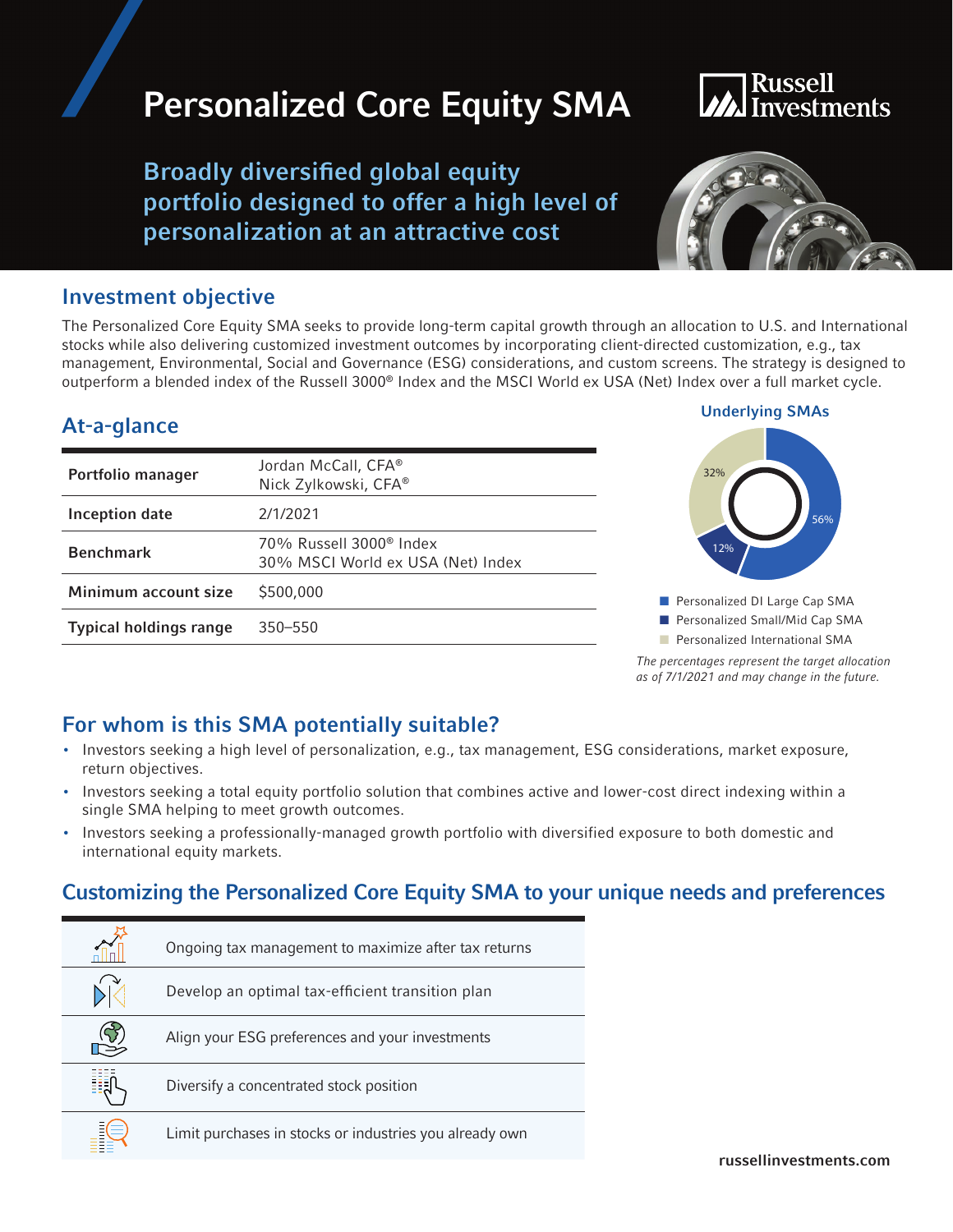### Russell Investments portfolio personalization process



- and develop strategic asset allocation
- Continuous monitoring of markets and updates to strategic allocations when appropriate
- Tax-managed overlay
- Transition management
- ESG screens
- Custom restrictions
- if applicable
- efficiently and harvest losses opportunistically

### Portfolio components and underlying managers

| <b>SMA TYPE</b>              | <b>SMA</b>                                      | <b>MONEY MANAGER*</b>                 | <b>ROLE</b>     |
|------------------------------|-------------------------------------------------|---------------------------------------|-----------------|
| <b>Direct</b><br>indexed SMA | <b>Personalized DI</b><br>Large Cap SMA         | Russell Investment Management, LLC    | Direct Indexing |
| Actively-<br>managed SMA     |                                                 | Ancora Advisors, LLC                  | Market-Oriented |
|                              |                                                 | BAMCO, Inc.                           | Biotechnology   |
|                              |                                                 | Cardinal Capital Management, LLC      | Value           |
|                              | Personalized<br><b>Small/Mid Cap SMA</b>        | DePrince, Race & Zollo, Inc.          | Value           |
|                              |                                                 | Copeland Capital Management, LLC      | Market-Oriented |
|                              |                                                 | Polen Capital Management, LLC         | Growth          |
|                              |                                                 | Summit Creek Advisors, LLC            | Growth          |
| Actively-<br>managed SMA     | <b>Personalized International</b><br><b>SMA</b> | Intermede Investment Partners Limited | Growth          |
|                              |                                                 | Pzena Investment Management, LLC      | Value           |
|                              |                                                 | Wellington Management Company LLP     | Growth / Value  |

Personalized Core Equity SMA offers a globally diversified equity portfolio comprised of a direct indexed SMA and two active market cap-focused SMAs in order to provide optimal portfolio customization and risk management.

*\*Managers listed above are current as of 1/13/2022. These money managers are unaffiliated with Russell Investment Management, LLC ("RIM") and have nondiscretionary asset management assignments pursuant to which they provide a model portfolio to RIM representing their investment recommendations. RIM may change portfolio asset allocation at any time, including not allocating portfolio assets to one or more money manager strategies.*